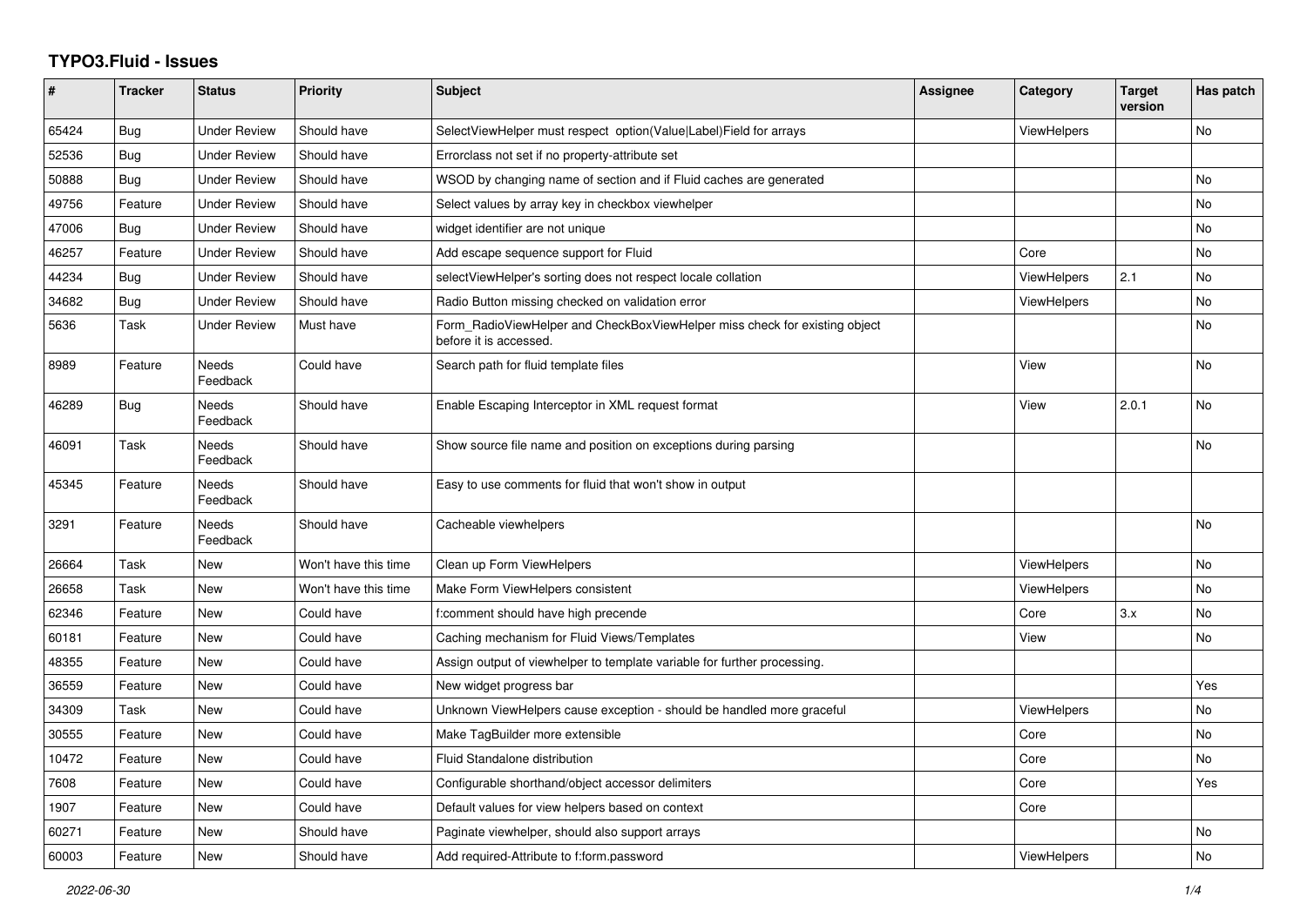| #     | <b>Tracker</b> | <b>Status</b> | <b>Priority</b> | <b>Subject</b>                                                                                              | <b>Assignee</b> | Category    | <b>Target</b><br>version | Has patch |
|-------|----------------|---------------|-----------------|-------------------------------------------------------------------------------------------------------------|-----------------|-------------|--------------------------|-----------|
| 58983 | Bug            | New           | Should have     | format.date does not respect linebreaks and throws exception                                                |                 |             |                          | <b>No</b> |
| 58921 | Bug            | New           | Should have     | f:form.* VHs crash if NOT inside f:form but followed by f:form                                              |                 |             |                          | No        |
| 56237 | Task           | New           | Should have     | in-line (Condition) View Helpers should not evaluate on parsing                                             |                 |             |                          | No        |
| 54284 | Bug            | New           | Should have     | Default Option for Switch/Case VH                                                                           |                 | ViewHelpers |                          | No        |
| 52591 | Bug            | New           | Should have     | The Pagination Widget broken for joined objects                                                             |                 |             |                          | No        |
| 52419 | Bug            | New           | Should have     | Wrong PHPDocs notation for default value inline f:translate viewhelper                                      |                 |             | 2.0                      | No        |
| 51277 | Feature        | New           | Should have     | ViewHelper context should be aware of actual file occurrence                                                |                 |             |                          | No        |
| 49600 | Bug            | New           | Should have     | f:form tag shown as a HTML on frontend                                                                      |                 | ViewHelpers |                          | No        |
| 47669 | Task           | New           | Should have     | FormViewHelper does not define the default request method                                                   |                 |             |                          | <b>No</b> |
| 46545 | Feature        | New           | Should have     | Better support for arrays in options of SelectViewHelper                                                    |                 |             |                          | No        |
| 45394 | Task           | New           | Should have     | Forwardport Unit test for standalone view                                                                   |                 | View        |                          | <b>No</b> |
| 45153 | Feature        | New           | Should have     | f:be.menus.actionMenuItem - Detection of the current select option is insufficient                          |                 |             |                          | No        |
| 43072 | Task           | New           | Should have     | Remove TOKENS for adding templates fallback in Backporter                                                   |                 | View        |                          | No        |
| 43071 | Task           | New           | Should have     | Remove TOKENS for adding fallback teplates in B                                                             |                 |             |                          | No        |
| 42743 | Task           | New           | Should have     | Remove inline style for hidden form fields                                                                  |                 |             |                          | No        |
| 42397 | Feature        | New           | Should have     | Missing viewhelper for general links                                                                        |                 |             |                          | No        |
| 40081 | Feature        | New           | Should have     | Allow assigned variables as keys in arrays                                                                  |                 |             |                          | No        |
| 39990 | Bug            | New           | Should have     | Same form twice in one template: hidden fields for empty values are only rendered<br>once                   |                 | Core        |                          | No        |
| 39936 | Feature        | New           | Should have     | registerTagAttribute should handle default values                                                           |                 | ViewHelpers |                          | No        |
| 38130 | Feature        | New           | Should have     | Checkboxes and multiple select fields should have an assignable default value                               |                 |             |                          | No        |
| 37619 | Bug            | New           | Should have     | Fatal Error when using variable in name attribute of Section ViewHelper                                     |                 | ViewHelpers |                          | No        |
| 36655 | Bug            | New           | Should have     | <b>Pagination Links</b>                                                                                     |                 | Widgets     |                          | No        |
| 36410 | Feature        | New           | Should have     | Allow templates to send arguments back to layout                                                            |                 | ViewHelpers |                          | No        |
| 33215 | Feature        | New           | Should have     | RFC: Dynamic values in ObjectAccess paths                                                                   |                 |             |                          | No        |
| 32035 | Task           | New           | Should have     | Improve fluid error messages                                                                                |                 | Core        |                          | Yes       |
| 31955 | Feature        | New           | Should have     | f:uri.widget                                                                                                |                 | Widgets     |                          | No        |
| 30937 | Bug            | New           | Should have     | CropViewHelper stringToTruncate can't be supplied so it can't be easily extended                            |                 | ViewHelpers |                          | Yes       |
| 28554 | Bug            | New           | Should have     | (v4) implement feature flag to disable caching                                                              |                 |             |                          | No        |
| 28553 | Bug            | New           | Should have     | improve XHProf test setup                                                                                   |                 |             |                          | No        |
| 28552 | Bug            | New           | Should have     | (v5) write ViewHelper test for compiled run; adjust functional test to do two passes<br>(uncached & cached) |                 |             |                          | No        |
| 28550 | <b>Bug</b>     | New           | Should have     | (v4) make widgets cacheable, i.e. not implement childnodeaccess interface                                   |                 |             |                          | No        |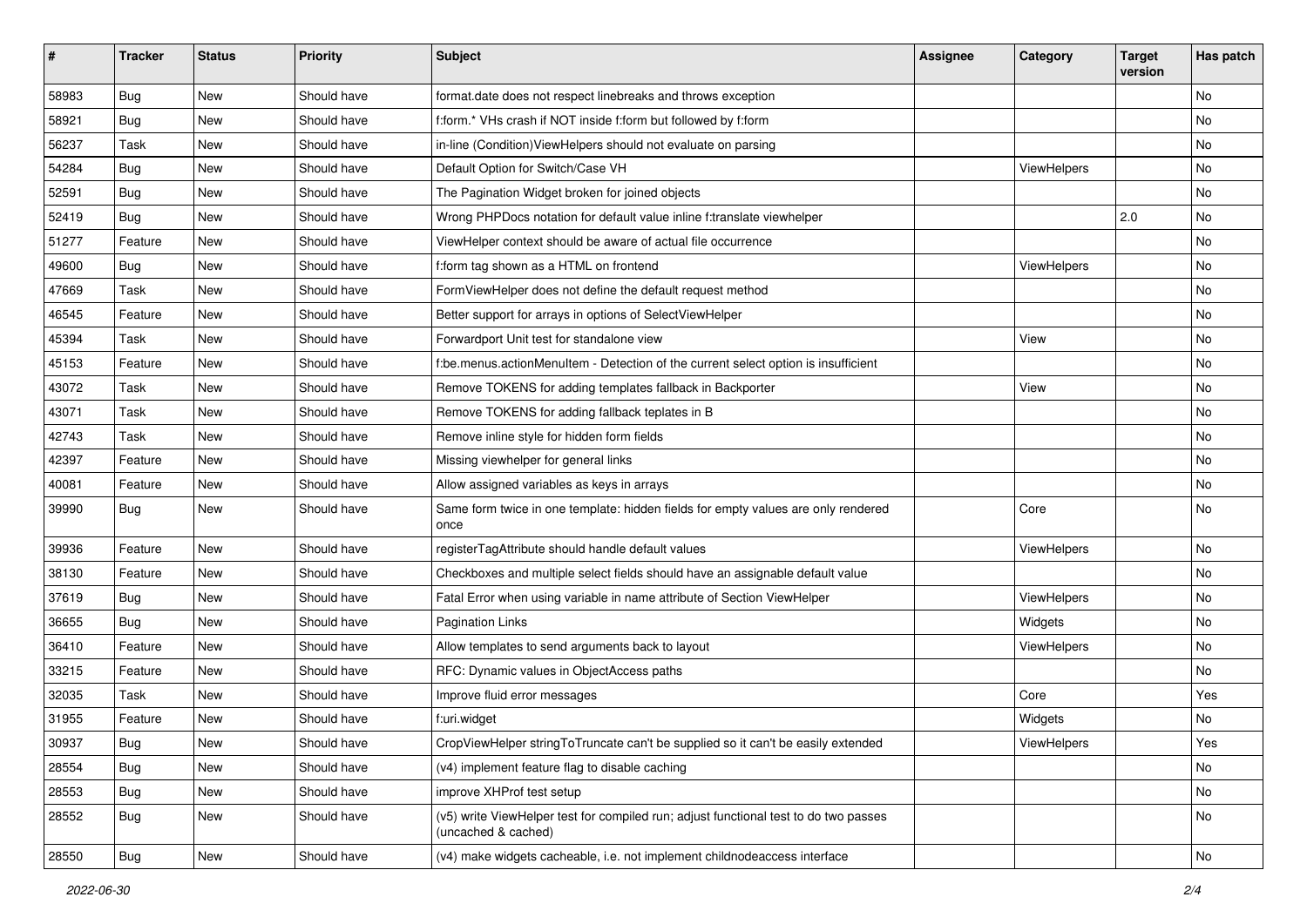| ∦     | <b>Tracker</b> | <b>Status</b>       | <b>Priority</b> | <b>Subject</b>                                                                                         | <b>Assignee</b>       | Category           | <b>Target</b><br>version | Has patch |
|-------|----------------|---------------------|-----------------|--------------------------------------------------------------------------------------------------------|-----------------------|--------------------|--------------------------|-----------|
| 28549 | Bug            | New                 | Should have     | make widgets cacheable, i.e. not implement childnodeaccess interface                                   |                       |                    |                          | <b>No</b> |
| 13045 | <b>Bug</b>     | New                 | Should have     | Entity decode of strings are different between if-conditions and output of variable                    |                       |                    |                          |           |
| 10911 | Task           | New                 | Should have     | Tx_Fluid_ViewHelpers_Form_AbstractFormViewHelper->renderHiddenIdentityField<br>should be more reliable |                       | ViewHelpers        |                          | No        |
| 9950  | Task           | New                 | Should have     | Binding to nested arrays impossible for form-elements                                                  |                       | <b>ViewHelpers</b> |                          |           |
| 9514  | Feature        | New                 | Should have     | Support explicit Array Arguments for ViewHelpers                                                       |                       |                    |                          |           |
| 8648  | <b>Bug</b>     | New                 | Should have     | format.crop ViewHelper should support all features of the crop stdWrap function                        |                       | ViewHelpers        |                          | No        |
| 4704  | Feature        | New                 | Should have     | Improve parsing exception messages                                                                     |                       | Core               |                          |           |
| 3481  | Bug            | New                 | Should have     | Use ViewHelperVariableContainer in PostParseFacet                                                      |                       | Core               |                          | No        |
| 60856 | <b>Bug</b>     | New                 | Must have       | Target attribute not supported by the form viewhelper                                                  |                       | ViewHelpers        |                          | Yes       |
| 57885 | <b>Bug</b>     | New                 | Must have       | Inputs are cleared from a second form if the first form produced a vallidation error                   |                       |                    |                          | No        |
| 51100 | Feature        | New                 | Must have       | Links with absolute URI should have the option of URI Scheme                                           |                       | ViewHelpers        |                          | No        |
| 49038 | <b>Bug</b>     | New                 | Must have       | form.select does not select the first item if prependOptionValue is used                               |                       |                    |                          | No        |
| 45384 | Bug            | New                 | Must have       | Persisted entity object in widget-configuration cannot be deserialized (after reload)                  |                       | Widgets            | 2.0.1                    | No        |
| 40064 | Bug            | New                 | Must have       | Multiselect is not getting persisted                                                                   |                       | ViewHelpers        |                          | No        |
| 38369 | Bug            | New                 | Must have       | Resource ViewHelpers should not fall back to request package                                           |                       | View               |                          | No        |
| 27607 | Bug            | <b>New</b>          | Must have       | Make Fluid comparisons work when first element is STRING, second is NULL.                              |                       | Core               |                          | No        |
| 51239 | Bug            | <b>Under Review</b> | Must have       | AbstractViewHelper use incorrect method signature for "\$this->systemLogger->log()"                    | Adrian Föder          | Core               |                          | Yes       |
| 54195 | Task           | New                 | Should have     | Rename and move FormViewHelper's errorClass value, currently 'f3-form-error'                           | Adrian Föder          | ViewHelpers        |                          | No.       |
| 53806 | Bug            | <b>Under Review</b> | Should have     | Paginate widget maximumNumberOfLinks rendering wrong number of links                                   | Bastian<br>Waidelich  | Widgets            |                          | No        |
| 59057 | Bug            | <b>Under Review</b> | Must have       | Hidden empty value fields shoud be disabled when related field is disabled                             | Bastian<br>Waidelich  | ViewHelpers        |                          | No        |
| 58862 | Bug            | Needs<br>Feedback   | Should have     | FormViewHelper doesn't accept NULL as value for \$arguments                                            | Bastian<br>Waidelich  | ViewHelpers        |                          | Yes       |
| 55008 | Bug            | <b>Under Review</b> | Should have     | Interceptors should be used in Partials                                                                | Christian Müller      |                    |                          | No        |
| 33628 | Bug            | Needs<br>Feedback   | Must have       | Multicheckboxes (multiselect) for Collections don't work                                               | Christian Müller      | ViewHelpers        |                          | No        |
| 3725  | Feature        | New                 | Could have      | <b>CSS Engine</b>                                                                                      | Christian Müller      | ViewHelpers        |                          | No        |
| 37095 | Feature        | New                 | Should have     | It should be possible to set a different template on a Fluid TemplateView inside an<br>action          | Christopher<br>Hlubek |                    |                          | No        |
| 43346 | Feature        | <b>Under Review</b> | Should have     | Allow property mapping configuration via template                                                      | Karsten<br>Dambekalns | ViewHelpers        | 2.1                      | No        |
| 8491  | Task           | Needs<br>Feedback   | Should have     | link.action and uri.action differ in absolute argument                                                 | Karsten<br>Dambekalns | ViewHelpers        |                          | No        |